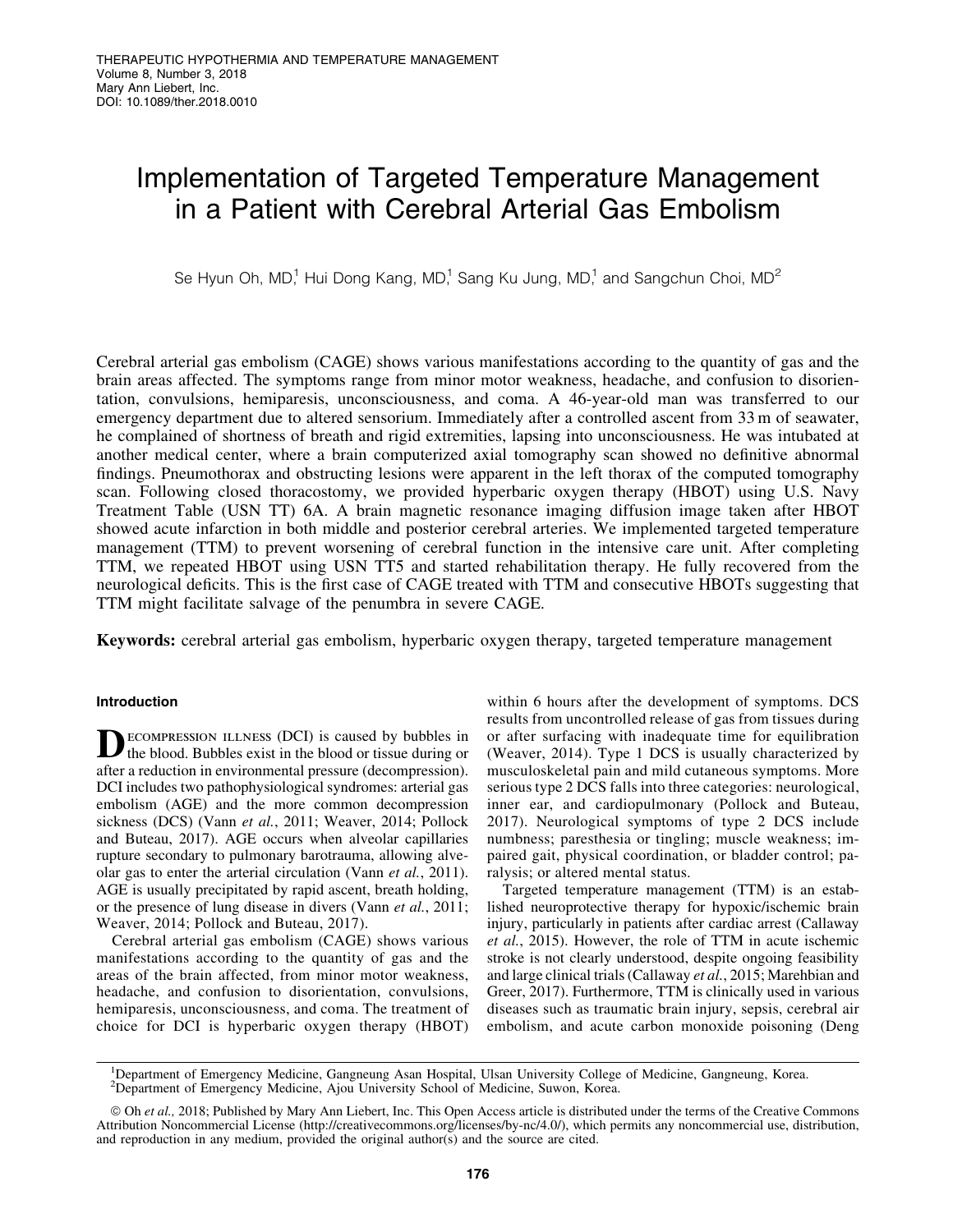

FIG. 1. Pneumothorax on chest CT. Chest CT scan showed pneumothorax (*black arrow*) and obstruction of left upper lobe bronchus with obstructive pneumonia (*white arrow*). CT, computed tomography.

*et al.*, 2003; Rim *et al.*, 2012; Inoue *et al.*, 2013; Perman *et al.*, 2014; Oh *et al.*, 2016).

We report a severe case of CAGE, presenting with acute change in mental status after diving. The patient received emergent HBOT and TTM for 24 hours. After completion of TTM, the patient recovered consciousness. We describe the clinical course of the patient and the possible mechanism of action of HBOT and TTM in a patient with CAGE.

## Case

A 46-year-old man, a previously healthy and experienced scuba diver and diving instructor, was transferred to our emergency department. At the scene of the accident, immediately after controlled ascent from 33 m of seawater (bottom time 25 minutes), the patient became unconscious after complaining of shortness of breath and rigidity of extremities. The diver was taken to the nearest medical center. He showed semicomatose mentality, bilateral slurred movements on exposure to noxious stimuli, pupil 5 mm/5 mm with prompt light reflex, and  $SpO<sub>2</sub> 89%$ . He was intubated for airway protection and appropriate oxygenation. A computed tomography (CT) scan of the brain showed no abnormalities. Three hours after the accident, he was transferred to our hospital for HBO2 treatment. He was sedated with lorazepam IV 4 mg before transportation. On arrival, the patient's examination was notable for stupor with withdrawal response to painful stimuli in all extremities. Vital signs were as follows: blood pressure, 111/90 mmHg; heart rate, 127/min; respiratory rate, 20 breaths/min; and body temperature, 36.3°C. Initial arterial blood gas showed the following:  $paO<sub>2</sub>$ , 90 mmHg; pa $CO<sub>2</sub>$ , 40 mmHg; bicarbonate, 18.8 mEq/L; base excess,  $-7.5$  mEq/L; and  $O_2$  saturation, 96%. Serum creatine kinase was 602 U/L (normal range 50–250). No medical history and diving profile could be obtained because of his mental status. A chest CT scan taken before recompression treatment showed a small left pneumothorax and obstruction of the left upper lobe bronchus with obstructive pneumonia (Fig. 1). After performing a closed thoracostomy, we provided emergent HBOT using U.S. Navy Treatment Table (USN TT) 6A (United States, 2005). A magnetic resonance imaging (MRI) scan of the brain was performed after the HBOT showed multiple high signal intensities on diffusionweighted imaging (DWI) in widespread areas of the frontal, parietal, and occipital lobes. Both cortical gray matter and subcortical white matters were involved in the majority of brain lesions (Fig. 2). The MR diffusion images were compatible with the findings of acute air embolism in both middle cerebral artery (MCA) and posterior cerebral artery (PCA) territory. The patient showed a GCS score 8 (E 2, V 2, M 4) with spontaneous movement requiring restraints of all extremities. The neurological examination was not correlated with lesions seen on the MR imaging. The neurologist suspected that his symptoms were secondary to hypoxic injury due to multiple gas embolisms. Due to his continuous unresponsiveness as well as bilateral multiple cerebral infarcts on DWI, the patient was transferred to the intensive care unit. We began TTM over a period of 24 hours. He was cooled to  $33^{\circ}C \pm 1^{\circ}C$ for 24 hours using a surface cooling method and then rewarmed at the rate of 0.25°C/h, followed by normothermia (37°C) under ventilator care using sedatives and muscle relaxants. After completion of TTM, the patient regained consciousness and was extubated. His muscle power increased gradually. <sup>99m</sup>Tclabeled hexamethylpropyleneamine oxime (HMPAO) single-



FIG. 2. MR diffusion images of the brain after HBOT. Multiple high signal lesions on initial MR diffusion images of the brain after HBOT were shown in widespread areas of frontal, parietal, and occipital lobes. Both cortical *gray* matter and subcortical *white* matter were involved in the brain lesions. The MR diffusion images were compatible with the findings of acute air embolism in both MCA and PCA territories. HBOT, hyperbaric oxygen therapy; MCA, middle cerebral artery; MR, magnetic resonance; PCA, posterior cerebral artery.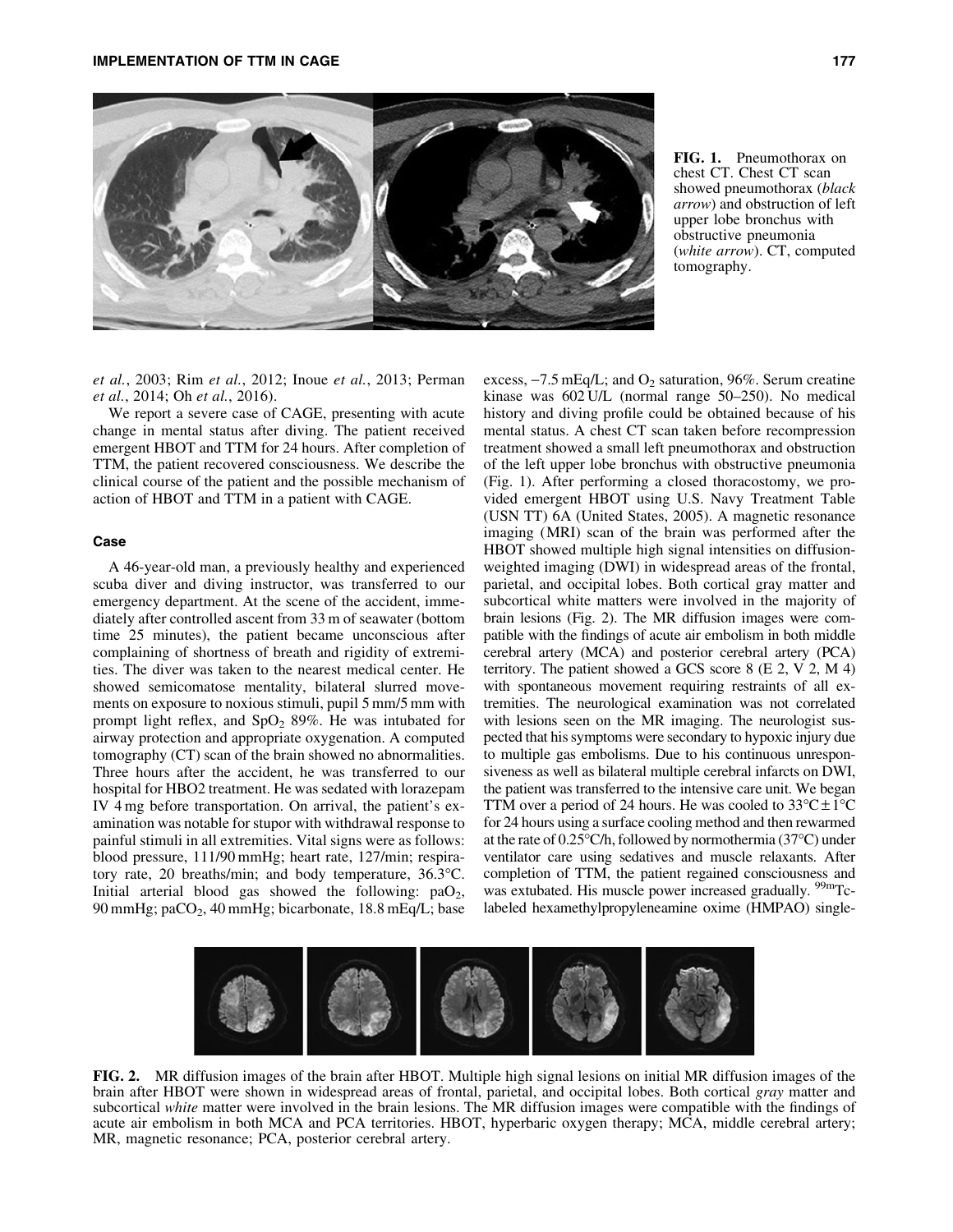photon emission computed tomography (SPECT) of the brain was performed to evaluate the progress of the treatments on hospital day 7. It revealed segmental perfusion defects in the right parieto-occipital region and the left upper parietal region (Fig. 3A). We repeated 20 sessions of HBO using USN TT55 in conjunction with rehabilitation therapy for 1 month. F/U 99mTc-labeled HMPAO SPECT on hospital day 18 showed that the previous perfusion defect was remarkably improved in the right parieto-occipital region and the left upper parietal region. Perfusion seemed almost normal (Fig. 3B). On hospital day 31, the patient fully recovered from the neurological deficits, and could carry out all usual duties and activities.

Fiberoptic bronchoscopy was performed to determine the cause of the obstructing lesion seen on chest CT. Endobronchial biopsy revealed squamous cell carcinoma. As the cancer was far advanced (T4N1M0) on the staging workup, adjuvant chemotherapy and radiotherapy were administered before thoracic surgery. After left pneumonectomy,

FIG. 3. 99mTc-labeled HMPAO SPECT (A) on hospital day 7 and (B) follow-up on hospital day 18. (A) 99mTc-labeled HMPAO SPECT on hospital day 7 revealed segmental perfusion defects in the right parietooccipital region and the left upper parietal region. *Medium gray color* means normal perfusion. (B) F/U 99mTclabeled HMPAO SPECT on hospital day 18 showed that the previous perfusion defects were remarkably improved in the right parietooccipital region and the left upper parietal region. Perfusion seemed almost normal. HMPAO, hexamethylpropyleneamine oxime; SPECT, single-photon emission computed tomography.

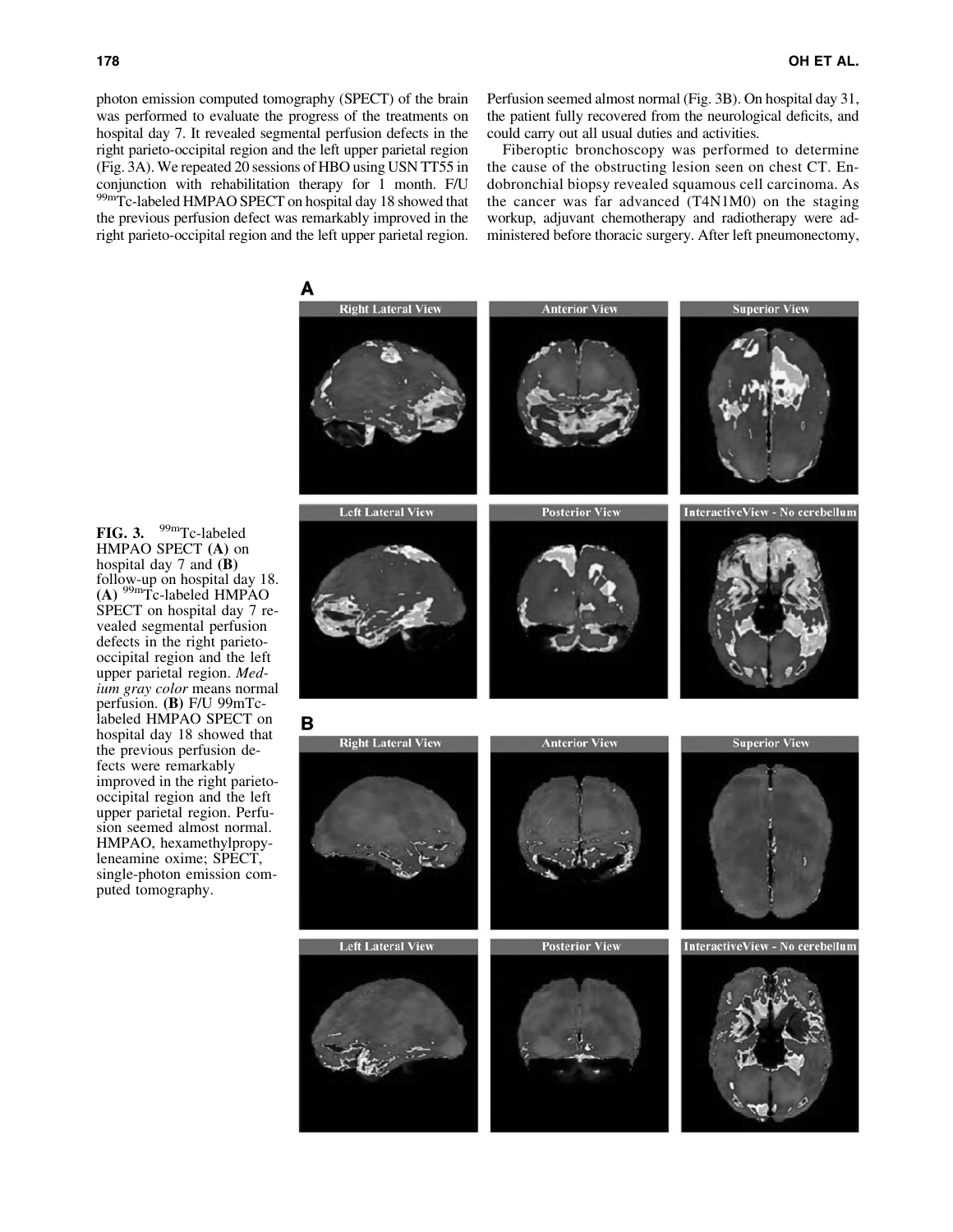the patient was in recovery mode and undergoing respiratory rehabilitation.

## **Discussion**

This is the first case of CAGE treated with TTM and consecutive HBOTs. Until now, HBOT was the only effective treatment available for CAGE (Vann *et al.*, 2011). The rationale for HBOT was to reduce the size of air bubble in the vessel by increasing the gradient of dissolved oxygen between the blood and air bubble to favor bubble denitrogenation (Vann *et al.*, 2011; Weaver, 2014; Pollock and Buteau, 2017). CAGE may result in severe neurological sequelae in the absence of prompt and rapid intervention, including HBOT (Vann *et al.*, 2011). Adjunctive therapies for isolated AGE include the following: oxygen administered as a first aid; lidocaine; NSAIDs; anticoagulants; corticosteroids; intravenous fluids; and colloid solution (Moon, 2014). Delays frequently occurred due to the absence of timely HBOT facility (Lippmann *et al.*, 2011).

Chang and Marshall (2012) reported a case of acute cerebral air embolism following CT-guided lung biopsy, and treated with therapeutic hypothermia alone due to pneumothorax. However, our case underwent TTM and consecutive HBOTs together. We believe that our treatment was better than TTM alone, because the treatment of choice for CAGE was HBOT. TTM is recommended in comatose adult patients with return of spontaneous circulation after cardiac arrest, but the role of induced hypothermia or TTM in acute ischemic stroke is controversial ( Jauch *et al.*, 2013; Marehbian and Greer, 2017). Our patient immediately underwent a single session of HBOT. However, there remained still short of improvement in neurological status, and MRI images showed multiple ischemic strokes on both hemispheres. We suspected a global hypoxic injury with no specific treatment available. The optimal treatment for severe DCS remains still lacking, while the outcome of HBOT varies with complete resolution reported in 13–63% of patients with severe DCS (Amir *et al.*, 2015). Theoretically, neuroprotection by TTM was considered to be efficacious during the period of ischemia/reperfusion injury due to thromboembolism. Therefore, we treated the patient with TTM after obtaining informed consent, expecting neuroprotective anti-inflammatory and immune-related responses against postischemia reperfusion. !During a period of TTM therapy, there was no specific adverse event. The extubation was conducted on the seventh day of hospitalization, and the follow-up brain MRI showed nearly normal findings. The patient's neurological and physical functions recovered gradually with consecutive HBOT and rehabilitation therapy. TTM may represent an adjunctive therapy for CAGE but should not in any way be viewed as a replacement or reason to delay hyperbaric treatment, which is most efficacious when conducted immediately (Lippmann *et al.*, 2011).

Pulmonary barotrauma is one of the mechanisms associated with CAGE occurrence (Clarke *et al.*, 2002). AGE in scuba divers results from inadequate lung ventilation secondary to inadvertent breath holding or rapid buoyant ascent. It rapidly induces a critical state of pulmonary overpressurization, which may also occur as a consequence of acute or chronic pulmonary pathologies. The associated barotrauma frequently causes structural failure within the terminal airway, resulting in alveolar rupture. Respiratory gas embolism occurs in the systemic circulation via pulmonary vasculature and the left heart. Our patient had no history of known pulmonary disease and experienced no respiratory symptoms in his daily life, even during previous frequent scuba dives. Considered the endobronchial lesions, which were identified through lung biopsy, the small-sized endobronchial lesions might not occlude the airway in normobaric respiration but play a role in overinflation of the distal airway in decompression scenarios such as ascent. Eventually, alveolar rupture occurs and small bubbles entering pulmonary vasculature may act as cerebral emboli.

The differential diagnosis between AGE and DCS is frequently difficult in the initial stages (Trout *et al.*, 2015). In the absence of local manifestations of lung injury, and significant gas loading during the preceding dive, it is difficult or even impossible to distinguish an AGE from DCS. On the contrary, even in obvious cases of AGE, the untrained physician may miss the diagnosis or fail to treat it properly. Brain MRI might facilitate the differentiation of AGE from DCS. High signal intensities on multiple vessel territories in the patient's brain MR diffusion images with a low value on the apparent diffusion coefficient (ADC) map suggest multiple small gas emboli even though the brain CT scan reveals no gas bubbles (Moon, 2014). Kamtchum Tatuene *et al.* (2014) described the following MR findings supporting the arterial occlusion theory of pathophysiology of DCI: restricted diffusion appearing as hyperintensity on DWI with low values on the ADC map, high signal on T2-weighted magnetic resonance images (T2WI), and usually without contrast enhancement.

In conclusion, this is the first case of CAGE treated with TTM and consecutive HBOTs in an experienced scuba diver. HBOT is the only effective treatment available for CAGE. However, in cases of suspected ischemia after HBOT, TTM may have been helpful to neurological protection in some patients with CAGE.

#### Author Disclosure Statement

No competing financial interests exist.

### References

- Amir H, Gregori F, Yair B, Jacob B, Mony F, Amit M, Shai E. Delayed recompression for decompression sickness: retrospective analysis. PLoS One 2015;10:e0124919.
- Callaway CW, Donnino MW, Fink EL, Geocadin RG, Golan E, Kern KB, *et al.* Part 8: post-cardiac arrest care: 2015 American Heart Association Guidelines update for cardiopulmonary resuscitation and emergency cardiovascular care. Circulation 2015;132(18 Suppl 2):S465–S482.
- Chang M, Marshall J. Therapeutic hypothermia for acute air embolic stroke. West J Emerg Med 2012;13:111.
- Clarke D, Gerard W, Norris T. Pulmonary barotrauma-induced cerebral arterial gas embolism with spontaneous recovery: commentary on the rationale for therapeutic compression. Aviat Space Environ Med 2002;73:139–146.
- Deng H, Han HS, Cheng D, Sun GH, Yenari MA. Mild hypothermia inhibits inflammation after experimental stroke and brain inflammation. Stroke 2003;34:2495–2501.
- Inoue S, Takizawa H, Yamamoto Y, Tangoku A. Therapeutic hypothermia for severe cerebral air embolism complicating pleural lavage for empyema. Interact Cardiovasc Thorac Surg 2013;17:199–201.